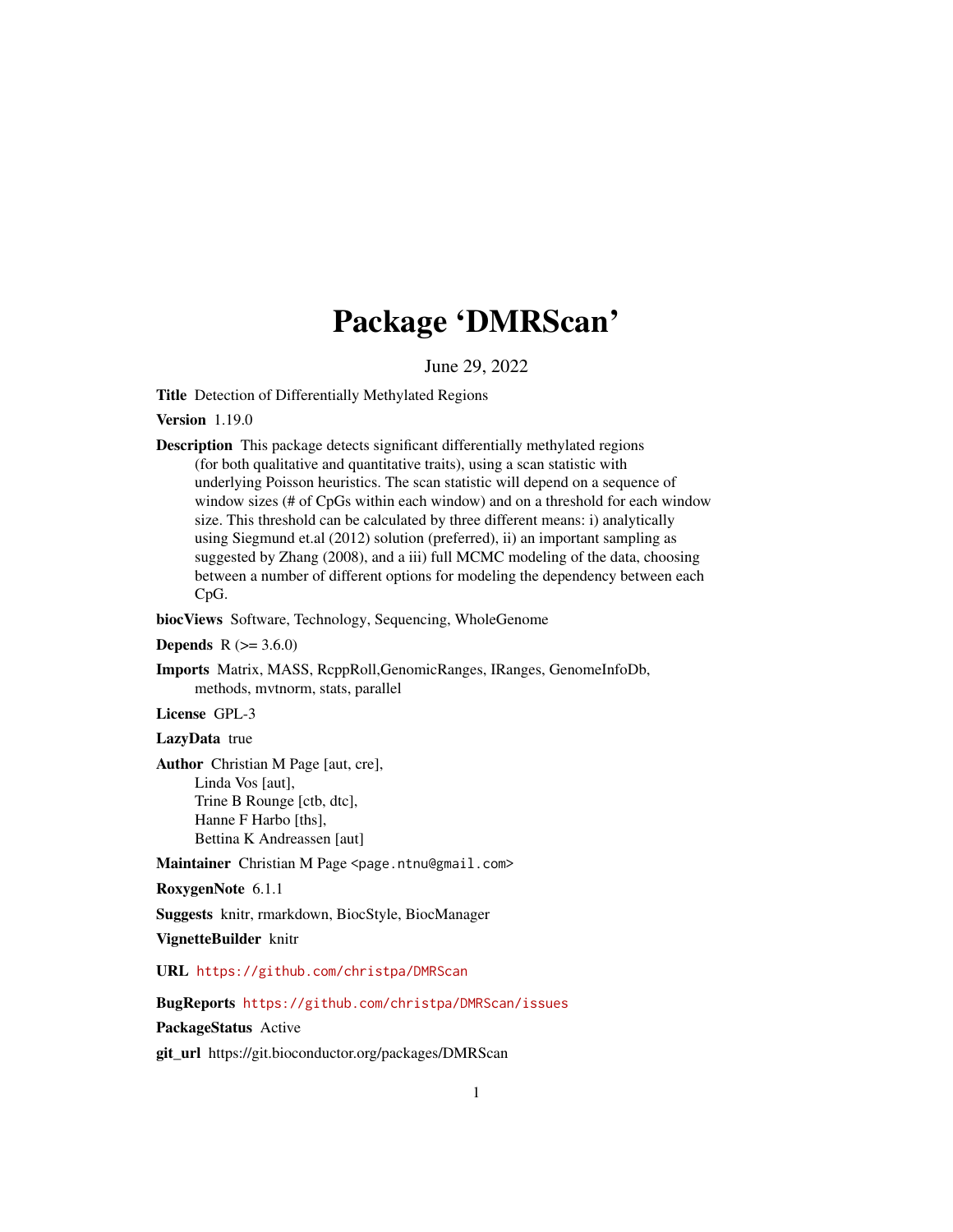<span id="page-1-0"></span>git\_branch master git\_last\_commit f509939 git\_last\_commit\_date 2022-04-26 Date/Publication 2022-06-29

# R topics documented:

#### **Index** [11](#page-10-0)

<span id="page-1-1"></span>dmrscan *DMR Scan function*

# Description

DMR Scan function

# Usage

```
dmrscan(observations, windowSize, windowThreshold = NULL, chr = NULL,
 pos = NULL, maxGap = 500, ...)
```
# Arguments

| observations    | An object of either; GRangesList made by makeCpGregions, a vector of the<br>test statistic, a GRanges object, or a "minfi" object (soon to be supported). |
|-----------------|-----------------------------------------------------------------------------------------------------------------------------------------------------------|
| windowSize      | A sequence of window Sizes for the sliding Window. Must be an integer vector,<br>with equal length as the number of windows.                              |
| windowThreshold |                                                                                                                                                           |
|                 | Optional argument with corresponding cut-off for each window. Will be esti-<br>mated if not supplied.                                                     |
| chr             | A vector of chromosomal position. Only used when the observations vector is a<br>matrix of test statistic.                                                |
| pos             | A vector of genomic coordinates for the CpGs to match the chr argument                                                                                    |
| maxGap          | The maximum allowed gap between two CpGs within the same region.                                                                                          |
| .               | Optional arguments to be passed to estimate Threshold, if no grid is specified.                                                                           |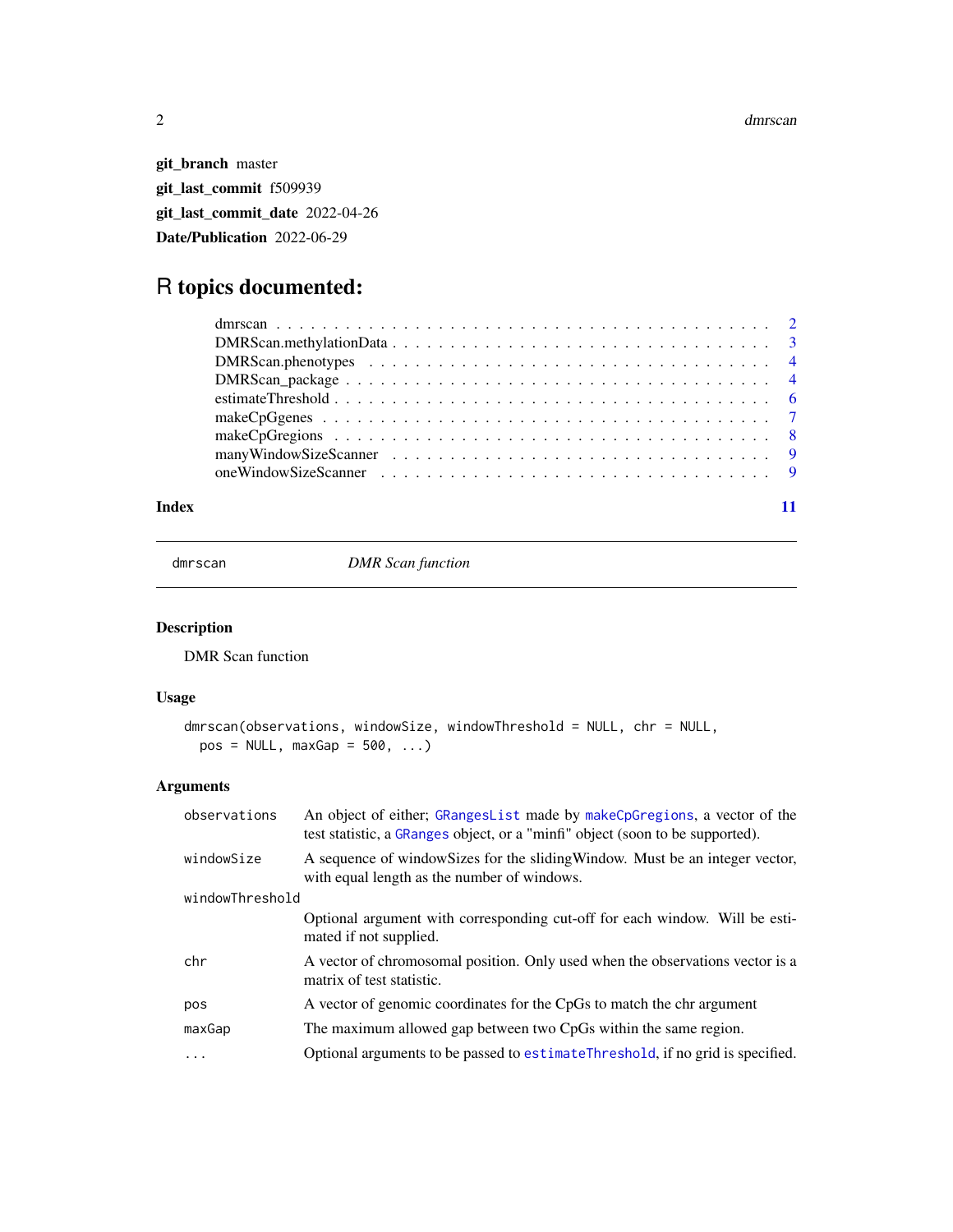#### <span id="page-2-0"></span>Value

An object of type [GRanges](#page-0-0) with significantly differentially

#### Examples

```
## methylation data from chromosome 22
data(DMRScan.methylationData)
## phenotype (end-point for methylation data)
data(DMRScan.phenotypes)
## Test for an association between phenotype and methylation
test.statistics <- apply(DMRScan.methylationData,1,function(x,y)
 summary(glm(y \sim x, family = binomial(link = "logit")))$coefficients[2,3],
                                                   y = DMRScan.phenotypes)
## Set chromosomal position to each test-statistic
positions <- data.frame(matrix(as.integer(unlist(strsplit(names(test.statistics),
                               split='chr([.]")), ncol = 3, byrow = TRUE))[,-1]
## Set clustering features
min.cpg <- 4 ## Minimum number of CpGs in a tested cluster
## Maximum distance (in base-pairs) within a cluster
## before it is broken up into two separate cluster
max.gap <- 750
## Identify all clusters, and generate a list for each cluster
regions <- makeCpGregions(observations = test.statistics,
                          chr = positions[, 1], pos = positions[, 2],maxGap = max.gap, minCpG = min.cpg)
## Number of CpGs in the slidingWindows, can be either a single number
## or a sequence of windowSizes
windowSizes <- 3:7
nCpG <- sum(sapply(regions,length)) ## Number of CpGs to be tested
# Estimate the windowThreshold, based on the number of CpGs and windowSizes
windowThresholds <- estimateWindowThreshold(nProbe = nCpG,
               windowSize = windowSizes, method = "sampling", mcmc = 10000)
## Run the slidingWindow
DMRScanResults <- dmrscan(observations = regions,
                            windowSize = windowSizes,
                            windowThreshold = windowThresholds)
## Print the result
print(DMRScanResults)
```
DMRScan.methylationData

*DMRScan*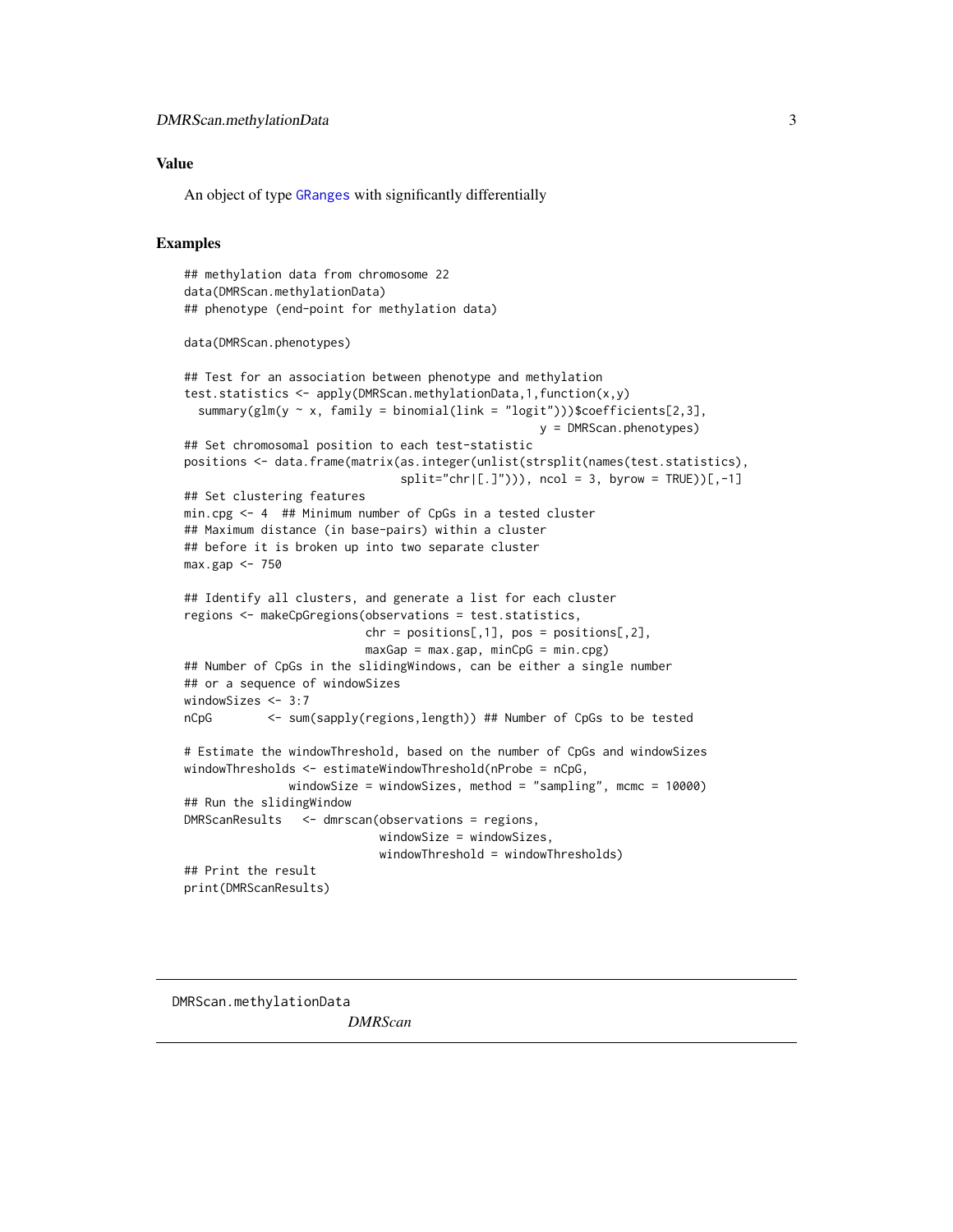#### <span id="page-3-0"></span>Description

Bi-sulfite sequencing data from all known CpG islands at chromosome 22 from 100 the Finish teens study, sampled from extreme BMI quantiles. The data set is reduced to 25139 sites on chromosome 22. See "Genome-wide DNA methylation in saliva and body size of adolescent girls", TB Rounge, CM Page, M Lepisto, E Pekka, and BK Andreassen and E Weiderpass, \_Epigenomics\_ 8.11 (2016): 1495-1505 for a full overview of the data set.

# Examples

```
data(DMRScan.methylationData)
head(DMRScan.methylationData)
```
DMRScan.phenotypes *DMRScan*

#### Description

Accompanying phenotypes for the methylation data, indicating case- control status for the BMI quantiles. See "Genome-wide DNA methylation in saliva and body size of adolescent girls", TB Rounge, CM Page, M Lepisto, E Pekka, and BK Andreassen and E Weiderpass, \_Epigenomics\_ 8.11 (2016): 1495-1505 for a full description of the phenotypes.

#### Examples

```
data(DMRScan.phenotypes)
table(DMRScan.phenotypes)
```

| DMRScan_package | DMRScan: An R-package for identification of Differentially Metylated |
|-----------------|----------------------------------------------------------------------|
|                 | Regions                                                              |

#### Description

DMRScan: An R-package for identification of Differentially Metylated Regions

# Arguments

| A sequence of window Sizes for the sliding Window, must be an integer<br>windowSize<br>windowThreshold<br>mated if not supplied.<br>$\cdots$ | observations | An object of type GRangesList from makeCpGregions                              |
|----------------------------------------------------------------------------------------------------------------------------------------------|--------------|--------------------------------------------------------------------------------|
|                                                                                                                                              |              |                                                                                |
|                                                                                                                                              |              |                                                                                |
|                                                                                                                                              |              | Optional argument with corresponding cut-off for each window. Will be esti-    |
|                                                                                                                                              |              | Optional arguments to be pased to estimate Threshold, if no grid is specified. |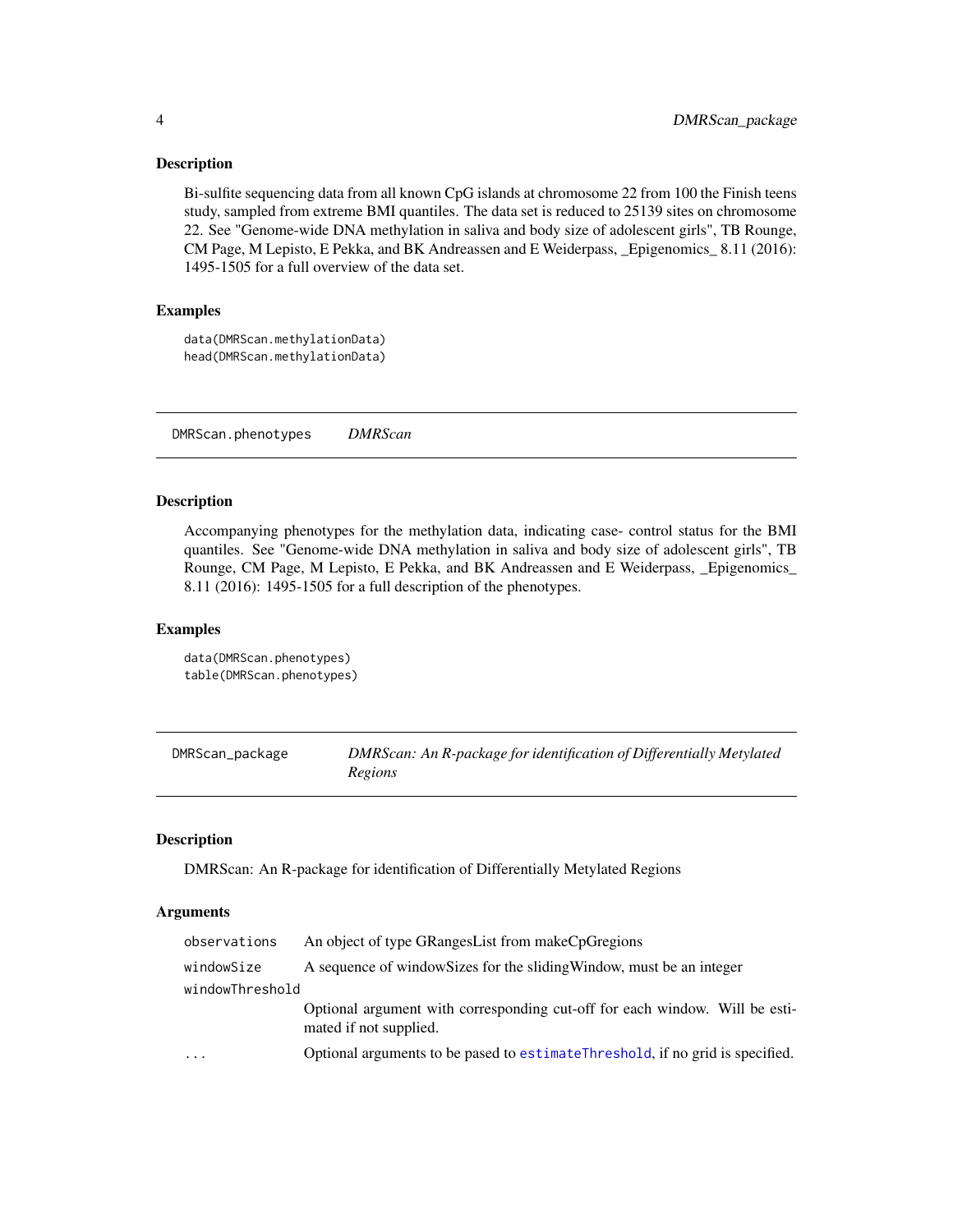#### <span id="page-4-0"></span>Value

An object of type [GRanges](#page-0-0) with signficantly differentially

#### Author(s)

Christian Page, <page.ntnu@gmail.com>

#### References

Not Published yet (Under revision)

#### Examples

```
## nProbeoad methylation data from chromosome 22
data(DMRScan.methylationData)
## nProbeoad phenotype (end-point for methylation data)
data(DMRScan.phenotypes)
## Test for an association between phenotype and Methylation
test.statistics <- apply(DMRScan.methylationData,1,function(x,y)
  summary(glm(y \sim x, family = binomial(link = "logit")))$coefficients[2,3],
                                                   y = DMRScan.phenotypes)
## Set chromosomal position to each test-statistic
positions <- data.frame(matrix(as.integer(unlist(strsplit(names(test.statistics), split="chr|[.]"))), ncol = 3, l
## Set clustering features
min.cpg <- 4 ## Minimum number of CpGs in a tested cluster
## Maxium distance (in base-pairs) within a cluster
## before it is broken up into two seperate cluster
max.gap <- 750
## Identify all clusters, and generate a list for each cluster
regions <- makeCpGregions(observations = test.statistics,
                          chr = positions[, 1], pos = positions[, 2],maxGap = max.gap, minCpG = min.cpg)## Number of CpGs in the slidingWindows, can be either a single number
## or a sequence of windowSizes
windowSizes <- 3:7
nCpG <- sum(sapply(regions, length)) ## Number of CpGs to be tested
# Estimate the windowThreshold, based on the number of CpGs and windowSizes
windowThresholds <- estimateWindowThreshold(nProbe = nCpG,
               windowSize = windowSizes, method = "sampling", mcmc = 10000)
## Run the slidingWindow
DMRScanResults <- dmrscan(observations = regions,
                            windowSize = windowSizes,
                            windowThreshold = windowThresholds)
## Print the result
print(DMRScanResults)
```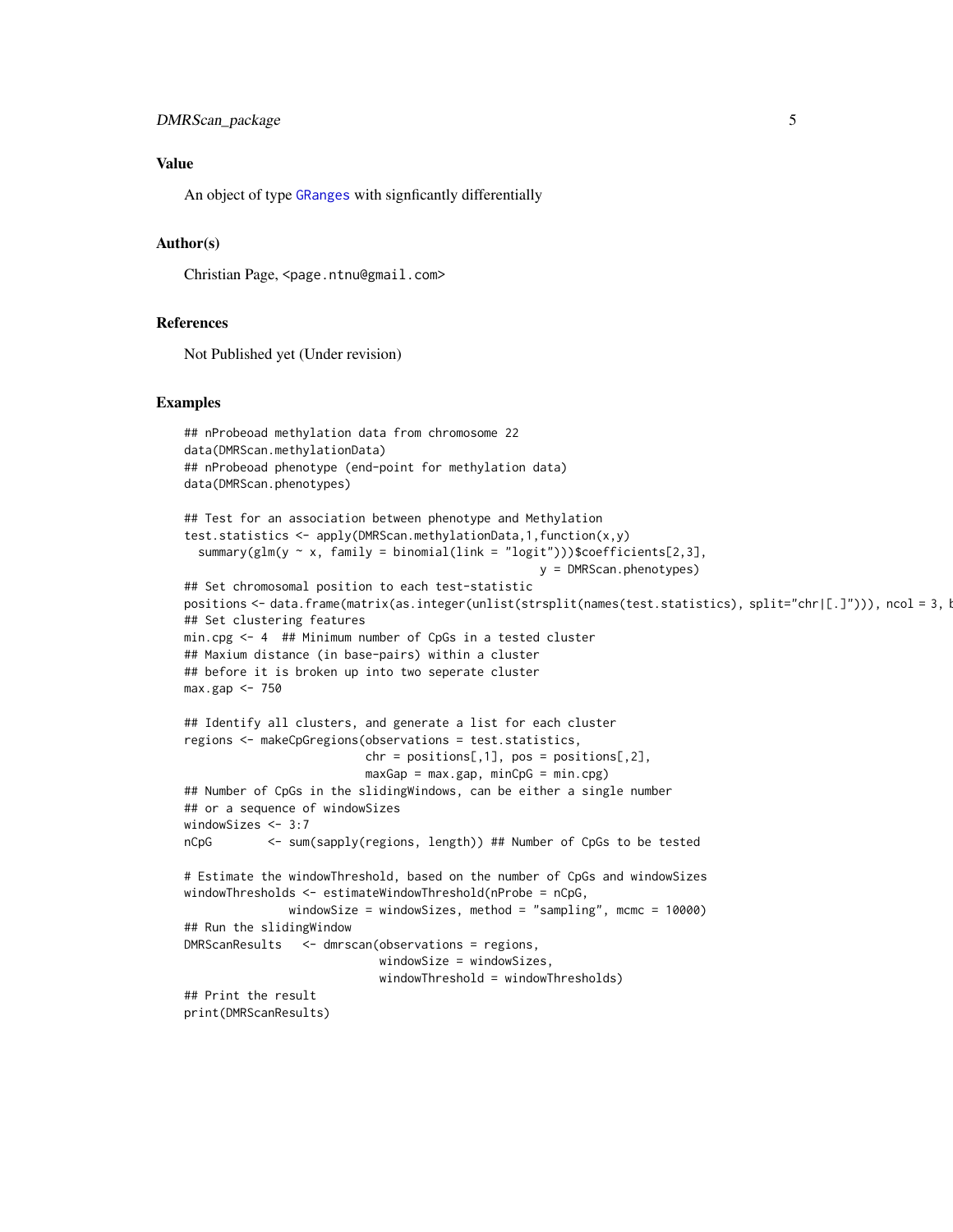# <span id="page-5-1"></span><span id="page-5-0"></span>Description

Estimate window thresholds for sliding window, one unique value for each window size

# Usage

```
estimateWindowThreshold(nProbe, windowSize, method = "siegmund",
 mcmc = 1000, nCPU = 1, submethod = "ar", ...)
```
# Arguments

| nProbe     | The number of probes (CpGs) in the study.                                                                                                                                                                                                                                                                                                                           |
|------------|---------------------------------------------------------------------------------------------------------------------------------------------------------------------------------------------------------------------------------------------------------------------------------------------------------------------------------------------------------------------|
| windowSize | The different window sizes to be tested. Must be either one, or an ordered<br>sequence of integers.                                                                                                                                                                                                                                                                 |
| method     | Gives the method by which the threshold is calculated. Can be either an ana-<br>lytical solution "siegmund", provided by Siegnumd et.al (2012), or an iterative<br>process; either importance sampling "sampling", as suggested by Zhang (2012)<br>or a full MCMC model "mcmc" which can account for any dependency struc-<br>ture, wich is pass to arima.sim, with |
| mcmc       | The number of MCMC iterations to be used, when using either Important Sam-<br>pling ("zhang") or MCMC estimation of the threshold.                                                                                                                                                                                                                                  |
| nCPU       | When calculating the thresholds on a cluster, how many CPUs should be used.<br>This option is only compatible with the 'mcmc' method.                                                                                                                                                                                                                               |
| submethod  | A character string indicating if an AR(5) or ARIMA model should be used. In<br>the AR(5), the index runs from -2 to 2. A regular $AR(p)$ model can be obtaine<br>using $ARIMA(p,0,0)$ instead.                                                                                                                                                                      |
| .          | Optinal parameters pased on to arima, when simulating data using the mcmc<br>option, see arima.sim()                                                                                                                                                                                                                                                                |

## Value

Returns a vector of the threshold for each window size

# Examples

```
thresholdGrid <- estimateWindowThreshold(nProbe = 1000,
                                    windowSize = 3:8, method = "siegmund")
```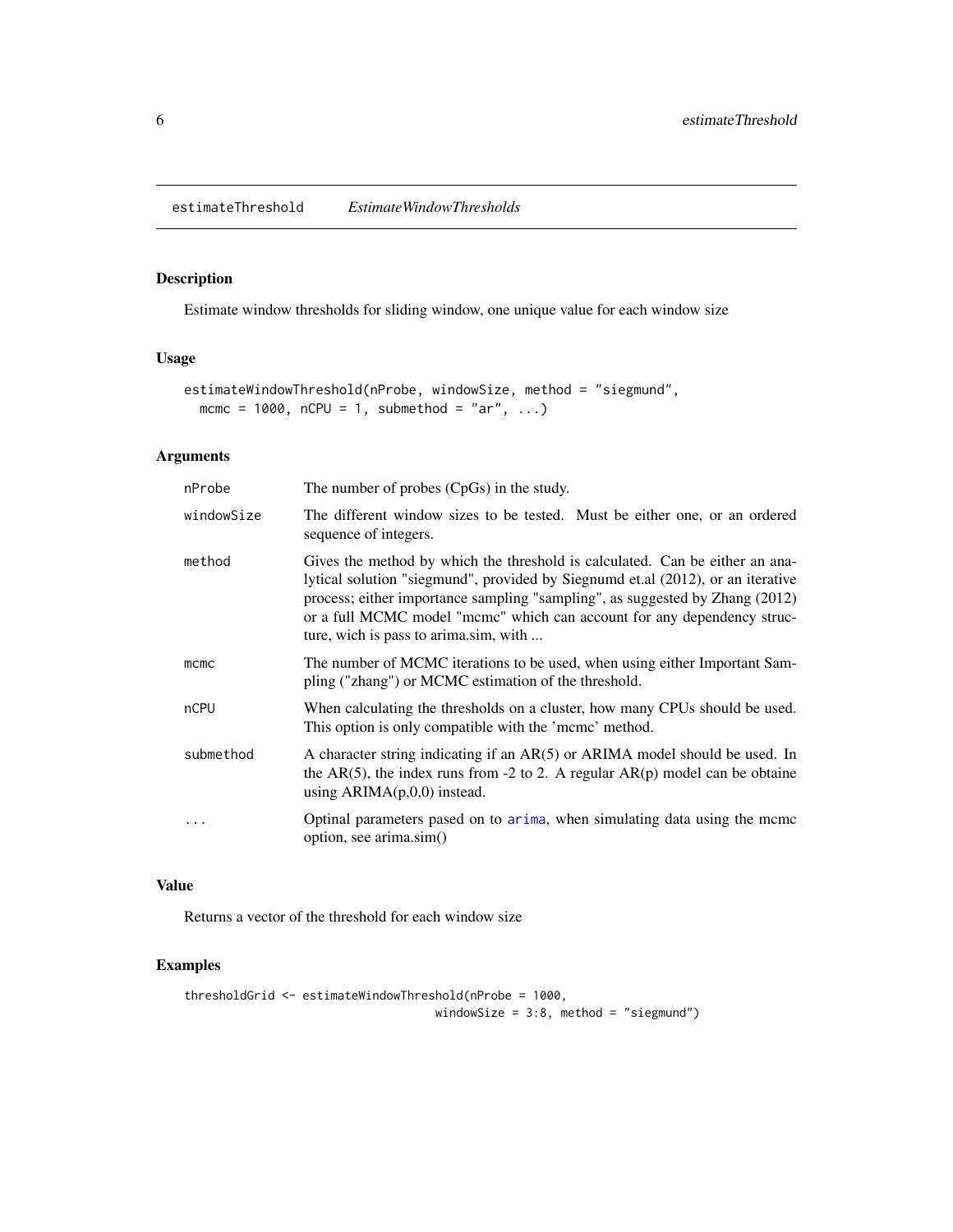<span id="page-6-0"></span>makeCpGgenes *Cluster*

#### Description

Cluster CpGs together in genes based on annotation

#### Usage

makeCpGgenes(observations, chr, pos, gene, minCpG = 2)

#### Arguments

| observations | Vector of corresponding observed T-value for each CpG, must be ordered in the<br>same way as chr and pos                                 |
|--------------|------------------------------------------------------------------------------------------------------------------------------------------|
| chr          | Vector of chromosome location for each CpG                                                                                               |
| pos          | Vector giving base pair position for each CpG If unsorted, use order (chr, pos) to<br>sort the genomic positions within each chromosome. |
| gene         | A vector asigning each probe to a gene.                                                                                                  |
| minCpG       | Minimum number of CpGs allowed in each region to be considered. Default is<br>set to at least 2 CpGs within each region.                 |

#### Value

The suplied observations ordered into into a list, with one entry for each CpG region.

#### Examples

```
data(DMRScan.methylationData) ## Load methylation data from chromosome 22
data(DMRScan.phenotypes) ## Load phenotype (end-point for methylation data)
## Test for an association between phenotype and Methylation
testStatistics <- apply(DMRScan.methylationData,1,function(x,y)
summary(glm(y ~ x, family = binomial(link = "logit")))$coefficients[2,3],
 y = DMRScan.phenotypes)
## Set chromosomal position to each test-statistic
pos <- data.frame(matrix(as.integer(unlist(strsplit(names(testStatistics),
split="chr([.]")), ncol = 3, byrow = TRUE))[,-1]
## Set clustering features
minCpG <- 3 ## Minimum number of CpGs in a tested cluster
gene <- sample(paste("Gene",1:100,sep=""),
                          length(testStatistics),replace=TRUE)
regions <- makeCpGgenes(observations = testStatistics,
                        chr = pos[, 1], pos = pos[, 2],gene = gene, minCpG = minCpG)
```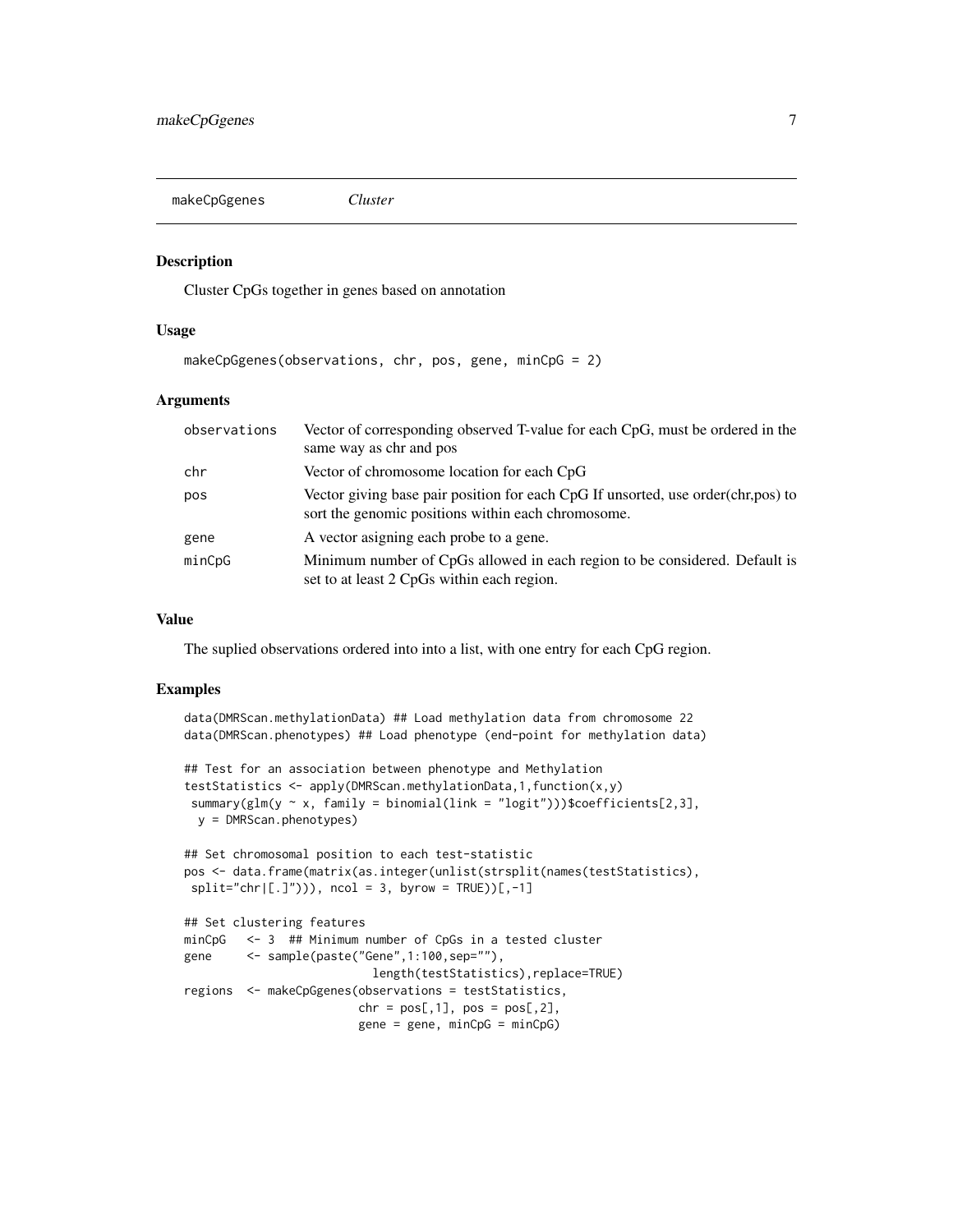<span id="page-7-1"></span><span id="page-7-0"></span>makeCpGregions *Cluster*

#### Description

Cluster CpGs together in regions based on proximity

#### Usage

```
makeCpGregions(observations, chr, pos, maxGap = 500, minCpG = 2)
```
#### Arguments

| observations | Vector of corresponding observed T-value for each CpG, must be ordered in the<br>same way as chr and pos                                 |
|--------------|------------------------------------------------------------------------------------------------------------------------------------------|
| chr          | Vector of chromosome location for each CpG                                                                                               |
| pos          | Vector giving base pair position for each CpG If unsorted, use order (chr, pos) to<br>sort the genomic positions within each chromosome. |
| maxGap       | Maximum allowed base pair gap within a cluster. Default is set to 500.                                                                   |
| minCpG       | Minimum number of CpGs allowed in each region to be considered. Default is<br>set to at least 2 CpGs within each region.                 |

#### Value

The suplied observations ordered into into a GRangesList object. To be parsed further into [dmrscan](#page-1-1)

#### Examples

```
data(DMRScan.methylationData) ## Load methylation data from chromosome 22
data(DMRScan.phenotypes) ## Load phenotype (end-point for methylation data)
## Test for an association between phenotype and Methylation
testStatistics <- apply(DMRScan.methylationData,1,function(x,y)
 summary(glm(y \sim x, family = binomial(link = "logit")))$coefficients[2,3],
 y = DMRScan.phenotypes)
## Set chromosomal position to each test-statistic
pos<- data.frame(matrix(as.integer(unlist(strsplit(names(testStatistics),
split='chr([.]")), ncol = 3, byrow = TRUE)[,-1]## Set clustering features
minCpG <- 3 ## Minimum number of CpGs in a tested cluster
## Maxium distance (in base-pairs) within a cluster before it is
## broken up into two seperate cluster
maxGap < -750regions <- makeCpGregions(observations = testStatistics, chr = pos[,1],
```
 $pos = pos[, 2], maxGap = maxGap, minCpG = minCpG)$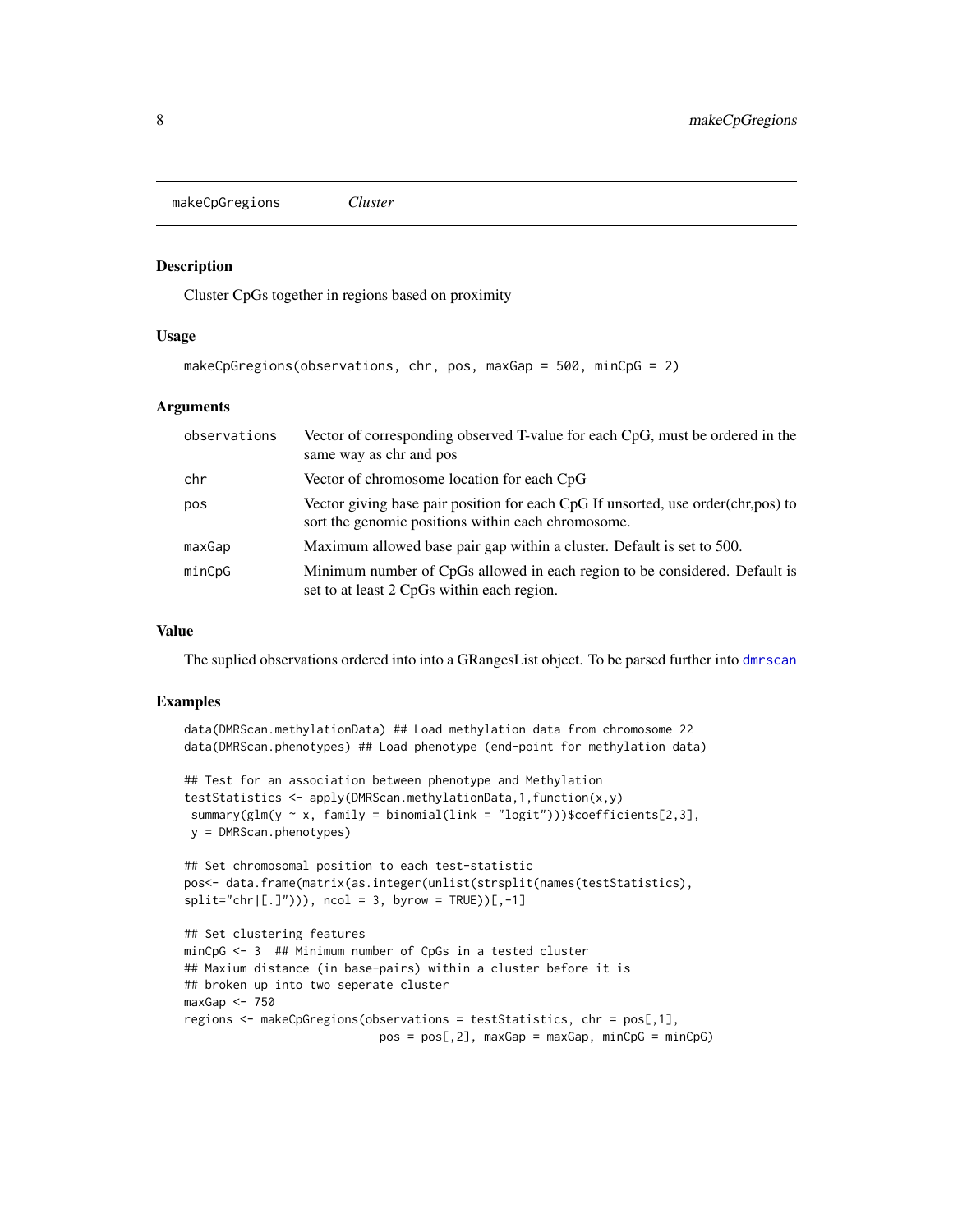<span id="page-8-0"></span>manyWindowSizeScanner *Method Fixed window size scan for a sequence of window sizes*

# Description

Method Fixed window size scan for a sequence of window sizes

# Usage

```
manyWindowSizeScanner(region, windowThreshold, windowSize)
## S4 method for signature 'GRangesList'
manyWindowSizeScanner(region, windowThreshold,
 windowSize)
## S4 method for signature 'GRanges'
manyWindowSizeScanner(region, windowThreshold,
```

```
windowSize)
```
# Arguments

| region          | <b>Object of type GRanges</b>                  |
|-----------------|------------------------------------------------|
| windowThreshold |                                                |
|                 | Vector of window thresholds                    |
| windowSize      | Vector of window sizes to be tested on regions |

#### Value

A list of the windows that are significant

# Examples

## Not run

oneWindowSizeScanner *Method Fixed window size scan for one window size*

## Description

Method Fixed window size scan for one window size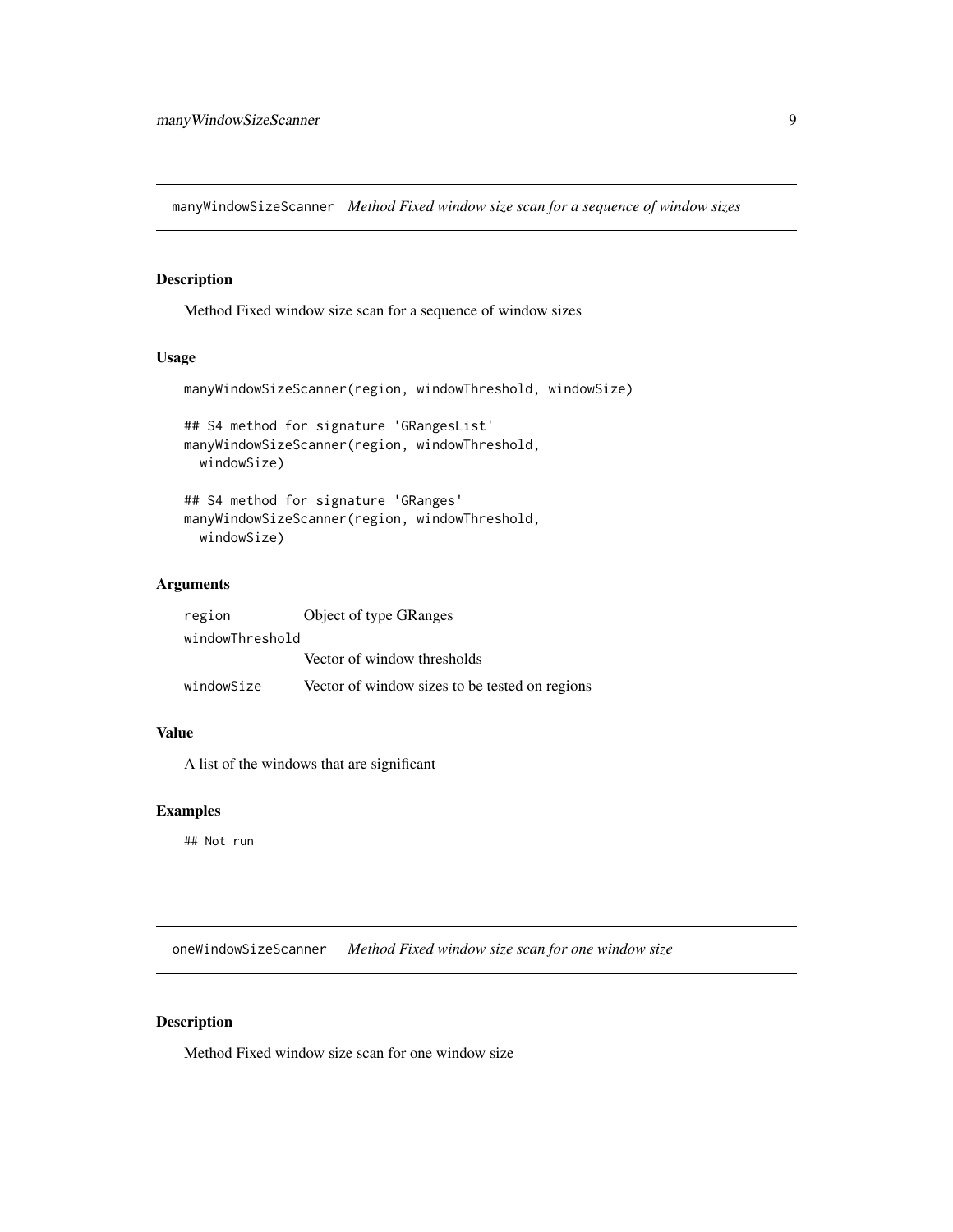# Usage

```
oneWindowSizeScanner(region, windowThreshold, windowSize)
```

```
## S4 method for signature 'GRangesList'
oneWindowSizeScanner(region, windowThreshold,
 windowSize)
```

```
## S4 method for signature 'GRanges'
oneWindowSizeScanner(region, windowThreshold,
 windowSize)
```
# Arguments

| region          | <b>Object of type GRanges</b>                  |
|-----------------|------------------------------------------------|
| windowThreshold |                                                |
|                 | Vector of window thresholds                    |
| windowSize      | Vector of window sizes to be tested on regions |

# Value

A list of the windows that are significant

# Examples

## Not run